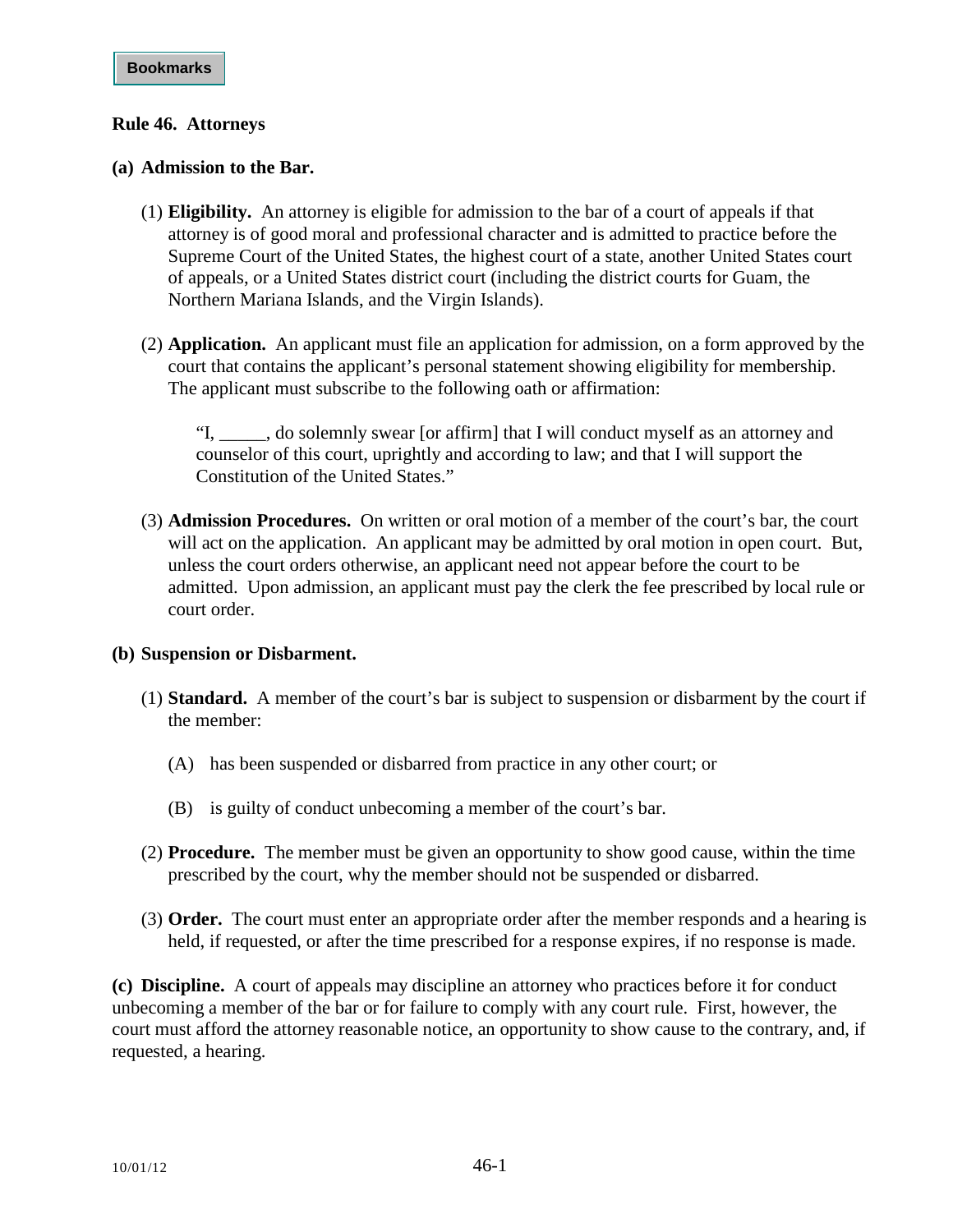#### *Local Rule 46(a). Legal Assistance to Indigents by Law Students.*

*An eligible law student with the written consent of an indigent and the attorney of record may appear in this Court on behalf of that indigent in any case. An eligible law student with the written consent of the United States Attorney or authorized representative may also appear in this Court on behalf of the United States in any case. An eligible law student with the written consent of the State Attorney General or authorized representative may also appear in this Court on behalf of that state in any case. In each case, the written consent shall be filed with the clerk.*

*An eligible law student may assist in the preparation of briefs and other documents to be filed in this Court, but such briefs or documents must be signed by the attorney of record. The student may also participate in oral argument with leave of the Court, but only in the presence of the attorney of record. The attorney of record shall assume personal professional responsibility for the law student's work and for supervising the quality of that work. The attorney should be familiar with the case and prepared to supplement or correct any written or oral statement made by the student.*

*In order to make an appearance pursuant to this rule, the law student must:*

*1. Be duly enrolled in a law school approved by the American Bar Association;*

*2. Have completed legal studies amounting to at least four (4) semesters, or the equivalent if the school is on some basis other than a semester basis;*

*3. Be certified by the dean of the student's law school as being of good character and competent legal ability which certification shall be filed with the clerk. This certification may be withdrawn by the dean at any time by mailing notice to the clerk or by termination by this Court without notice of hearing and without any showing of cause;*

*4. Be introduced to the Court by an attorney admitted to practice before this Court;*

*5. Neither ask for nor receive any compensation or remuneration of any kind from the person on whose behalf the student renders services, but this shall not prevent an attorney, legal aid bureau, law school, public defender agency, a State, or the United States from paying compensation to the eligible law student, nor shall it prevent any agency from making such charges for its services as it may otherwise properly require;*

*6. Certify in writing that he or she has read and is familiar with the Code of Professional Responsibility or Rules of Professional Conduct in force in the state in which the student's law school is located.*

#### *Local Rule 46(b). Admission to Practice.*

*Only attorneys admitted to the bar of this Court may practice before the Court. An attorney may be named on a brief filed in this Court without being admitted to the bar of the Fourth Circuit, provided that at least one lawyer admitted to practice in this Court also appears on the brief. Any other document submitted by an attorney who is not a member of the bar of the Fourth Circuit will be accepted for filing conditioned on his or her qualifying for membership within a reasonable time.*

*Each applicant for admission to the bar of this Court shall file with the clerk an application on the form approved by the Court and furnished by the clerk. Thereafter, upon written or oral motion of a member of the bar of the Court, the Court will act upon the application. A qualified attorney may be admitted upon personal appearance in open court. It is not necessary that an applicant appear in open court for the purpose of being admitted unless the Court shall otherwise order.*

*The requisite \$216 fee must accompany the application, but attorneys appointed by the Court to represent a party in forma pauperis, counsel for the United States and any agency thereof who has a case pending before this Court, and law clerks to the judges of the Court and to the district judges, magistrate judges, and bankruptcy judges within this Circuit shall be admitted to the bar of this Court without the payment of an admission fee. The clerk shall credit \$176 of each \$216 fee to the*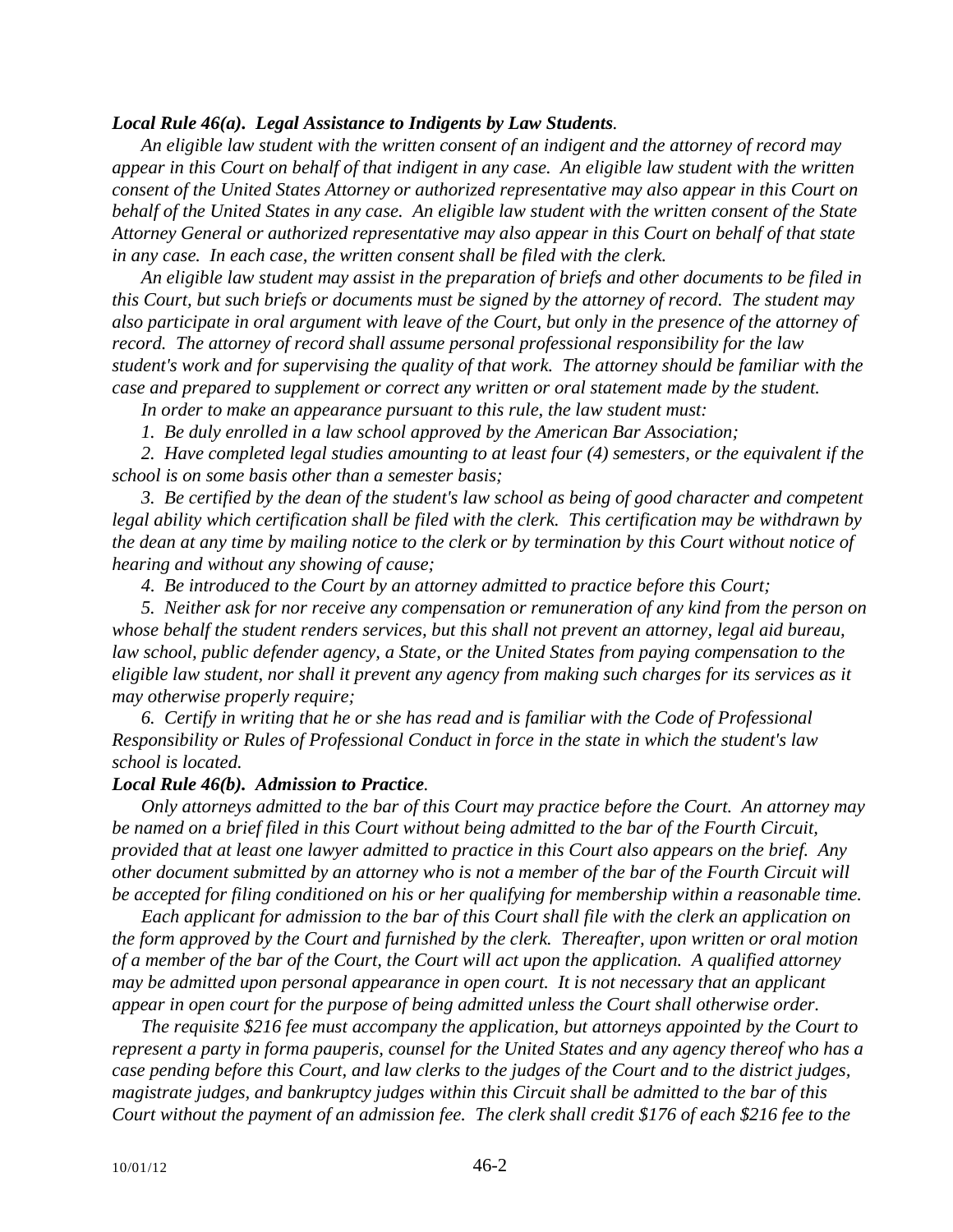*Judiciary's fee account and designate the remaining \$40 for deposit to a fund maintained by the Court for the benefit of the bench and bar in the administration of justice.* 

*A certificate indicating that an attorney has been admitted to practice before the Fourth Circuit will be sent to counsel by mail after admission.*

### *Local Rule 46(c). Appearance of Counsel; Withdrawal; Substitutions.*

*Each attorney of record must file a written appearance with the clerk within 14 days after the appeal is docketed or after being retained or appointed. At the time of docketing, the clerk will send to each counsel or party in the trial court a "designation of counsel" form. This form should be filled out and returned to the Clerk of the Fourth Circuit within 14 days. Thereafter, the Court will send correspondence, notices of oral argument, and copies of final decisions only to those attorneys who have filed their appearance forms. More than one attorney of the same firm may sign the same form. This form does not affect the credit line listed on printed opinions, as that information is furnished to publishing firms from those names listed on the briefs.*

*Once an appearance in an appeal has been filed, an attorney may not withdraw from representation without notice to the party he or she is representing and consent of the Court. A motion to withdraw should state fully the reason for the request. Substitution of counsel of record can be accomplished by submitting a counsel of record form or written appearance for new counsel along with existing counsel's motion to withdraw or strike appearance.*

### *Local Rule 46(d). Appointment of Counsel.*

*In any appeal in which appointment of counsel is mandated by section (a)(1) of the Criminal Justice Act, 18 U.S.C. § 3006A(a)(1), counsel is appointed upon the docketing of the appeal without prior notice to the attorney who represented the indigent in the case below. The duty of counsel appointed under the CJA extends through advising an unsuccessful appellant in writing of the right to seek review in the Supreme Court. If the appellant requests in writing that a petition for a writ of certiorari be filed and in counsel's considered judgment there are grounds for seeking Supreme Court review, counsel shall file such a petition. If appellant requests that a petition for a writ of certiorari be filed but counsel believes that such a petition would be frivolous, counsel may file a motion to withdraw with the Court of Appeals. The motion must reflect that a copy was served on the client and that the client was informed of the right to file a response to the motion within seven days. The Clerk will hold the motion after filing for fifteen days before submitting it to the Court to allow time for appellant's response, if any, to be received.*

*Assignment of counsel is discretionary in other indigent cases. Therefore, such cases receive a preliminary review before a decision is made regarding appointment of counsel. In assigning counsel, the Court may direct counsel to brief a particular issue, but counsel is free to address any additional issues which appear to be meritorious.*

*Payment of counsel appointed under the CJA is governed by 18 U.S.C. § 3006A(d) and this Circuit's Plan in Implementation of the Criminal Justice Act. Unless compensation for legal services becomes available to assigned counsel by statute, the Court will pay counsel assigned for appellate representation not covered by the CJA a maximum fee of \$750 plus expenses from the Attorney Admission Fund.* 

*To receive payment from the Court, court-appointed or court-assigned counsel in all cases must submit to the Clerk's Office an itemized statement of expenses, with receipts, within sixty days of final disposition of the case. Depending upon the course of the case, this may be sixty days from (1) the date of judgment, (2) dismissal of the appeal, or (3) denial of a petition for rehearing. Before the expiration of the sixty-day time period the Court, for good cause shown, may grant counsel an extension of time to file the application for compensation and reimbursement. If court-appointed*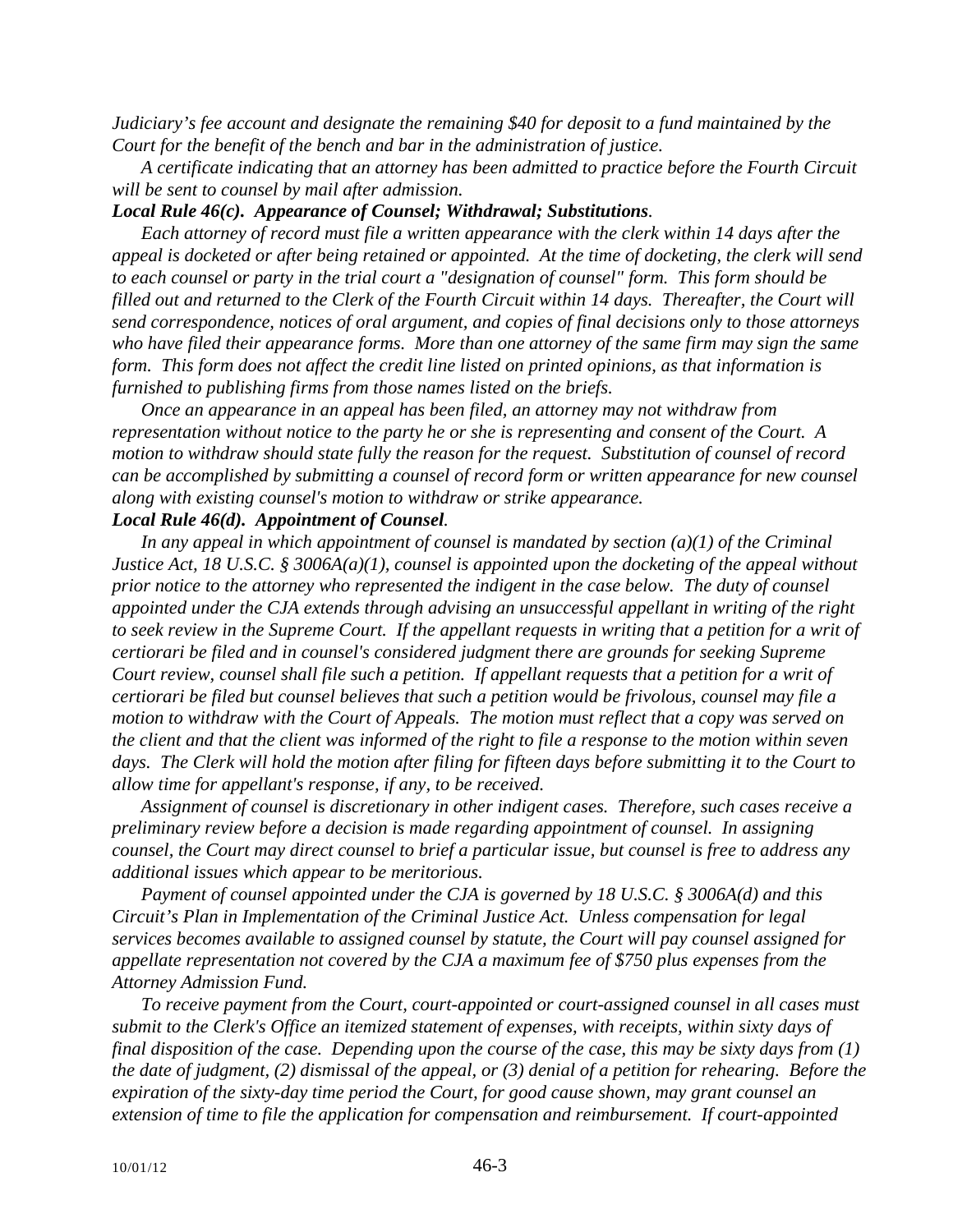*counsel files a petition for writ of certiorari with the Supreme Court, the 60-day period for applying for compensation and reimbursement runs from the date of filing the petition for writ of certiorari. Local Rule 46(e). Attorney's Fees and Expenses.*

*The Court may award attorney's fees and expenses whenever authorized by statute. Any application for an award must include a reference to the statutory basis for the request and a detailed itemization of the amounts requested. Court-appointed counsel may apply for an award of fees and expenses, but any award by the Court is in lieu of the regular appointment fees provided by the Court. In certain agency cases, counsel may submit the standard government form for fees and expenses provided by the agency for approval by the Court.*

## *Local Rule 46(f). Proceeding Pro Se.*

*An individual may proceed without the aid of counsel, but should so inform the Court at the earliest possible time. In any pro se appeal, the clerk shall notify the parties that they shall file informal briefs as provided by Local Rule 34(b). The Court will limit its review to the issues raised in the informal briefs and will consider the need for the appointment of counsel when reviewing the appeal under Local Rule 34(a). Cases involving pro se litigants are ordinarily not scheduled for oral argument.*

# *Local Rule 46(g). Rules of Disciplinary Enforcement.*

*(1) A member of the bar of this Court may be disciplined by this Court as a result of*

*(a) Conviction in any court of the United States, the District of Columbia, or any state, territory or commonwealth of the United States, of any felony or of any lesser crime involving false swearing, misrepresentation, fraud, willful failure to file income tax returns, deceit, bribery, extortion, misappropriation, or theft;*

*(b) Imposition of discipline by any other court of whose bar the attorney is a member, or an attorney's disbarment by consent or resignation from the bar of such court while an investigation into allegations of misconduct is pending;*

*(c) Conduct with respect to this Court which violates the rules of professional conduct or responsibility in effect in the state or other jurisdiction in which the attorney maintains his or her principal office, the Federal Rules of Appellate Procedure, the local rules of this Court, or orders or other instructions of this Court; or*

*(d) Any other conduct unbecoming a member of the bar of this Court.*

*(2) Discipline may consist of disbarment, suspension from practice before this Court, monetary sanction, removal from the roster of attorneys eligible for appointment as Court-appointed counsel, reprimand, or any other sanction that the Court may deem appropriate. Disbarment is the presumed discipline for conviction of a crime specified in paragraph (1)(a) above. The identical discipline imposed by another court is presumed appropriate for discipline taken as a result of that other court's action pursuant to paragraph (1)(b). A monetary sanction imposed on disciplinary grounds is the personal responsibility of the attorney disciplined, and may not be reimbursed by a client.*

*(3) The clerk reviews reports received from other courts concerning discipline imposed on members of the bar of this Court. He refers to the Court all disbarments, suspensions, resignations during the pendency of misconduct investigations, and other actions sufficient to cast doubt upon the member's continuing qualification to practice before this Court.*

*(4) The clerk issues a notice to show cause why a member of the bar shall not be disciplined by this Court upon receipt of official notification of an attorney's conviction of a crime specified in paragraph (1)(a) or of the imposition of discipline by another court referred to this Court pursuant to paragraph (3) above, or upon the Court's determination that cause may exist for discipline pursuant to paragraphs (1)(c) or (1)(d). Such notice is sent by certified mail, directs that a response*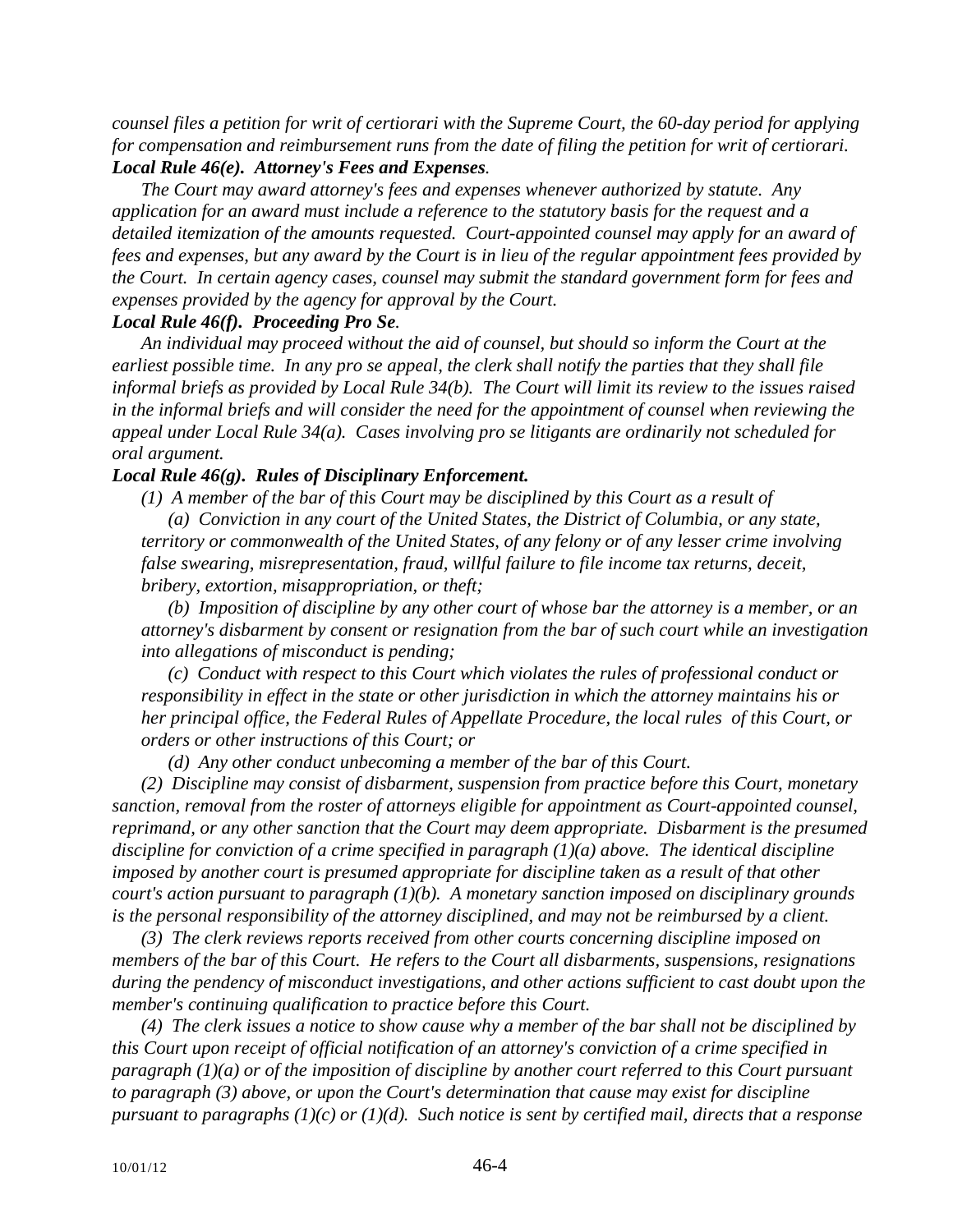*be filed within 30 days of the date of the notice, and directs that the attorney complete and return to the clerk within that time a declaration of the names and addresses of other bars to which he or she is admitted, using the form supplied by the clerk, whether or not the attorney chooses otherwise to respond to the notice. The clerk also appends a copy of Local Rule 46(g).*

*(5) Upon receiving official notification that a member of the bar has been convicted of a crime specified in paragraph (1)(a), the clerk automatically will issue an order suspending the attorney's privilege to practice before this Court pending the Court's determination of appropriate discipline.*

*(6) An attorney to whom a notice to show cause has been sent may consent to disbarment, by filing with the clerk an affidavit stating that the attorney desires to consent to disbarment and that:*

*(a) The attorney's consent is freely and voluntarily rendered; the attorney is not being subjected to coercion or duress; the attorney is fully aware of the implications of so consenting;*

*(b) The attorney is aware that there is a presently pending proceeding involving allegations that there exist grounds for the attorney's discipline, the nature of which the attorney shall specifically set forth;*

*(c) The attorney acknowledges that the material facts so alleged are true; and*

*(d) The attorney so consents because the attorney knows that he or she cannot successfully defend himself or herself.*

*The order disbarring the attorney on consent is a matter of public record. However, the affidavit will not be publicly disclosed or made available for use in any other proceeding except upon order of this Court.*

*(7) If the attorney fails to respond to the notice within 30 days, or such other time as the Court shall allow, the clerk enters an order imposing the presumptive discipline. If no presumptive discipline is specified for the conduct, the clerk notifies the Court of the attorney's non-response and the Court takes such action as it deems appropriate.*

*(8) All matters pertaining to discipline of attorneys are submitted to the Court's Standing Panel on Attorney Discipline, which consists of three active circuit judges, each of whom is appointed by the Chief Judge to serve on the Panel for a three-year term. The initial members of the Standing Panel are appointed for terms of one, two, and three years so that the Panel members' terms are staggered for continuity of decision making. If any member of the Standing Panel is unable to hear a particular matter, the clerk randomly designates another active circuit judge to the Panel for the purpose of disposing of that matter.*

*(9) The Standing Panel considers all materials submitted by an attorney to whom notice to show cause has issued. The Panel may request further information from a court that has previously imposed discipline on the attorney, or from its disciplinary agency. A copy of any such information is made available to the attorney or to his or her counsel. Should an attorney request a hearing on the matter it will be heard by the Standing Panel at a time and place of its choosing.*

*(10) The Court may at any time appoint counsel to investigate or prosecute a disciplinary matter, or to represent an indigent attorney instructed to show cause. The Court prefers to appoint as prosecuting counsel the disciplinary agency of the highest court of the state in which the attorney maintains his or her principal office. However, if the state disciplinary agency declines appointment, or the Court deems other counsel more appropriate, it may appoint any other member of the bar as prosecuting counsel. Counsel appointed either for prosecution or defense will be compensated for his or her services according to the Court's plan for appointment of counsel in criminal cases, from the attorney admission fund.*

*(11) The Court's order imposing discipline will set forth the nature of the discipline imposed; if disbarment or suspension from practice before the Court, the terms upon which reinstatement will*